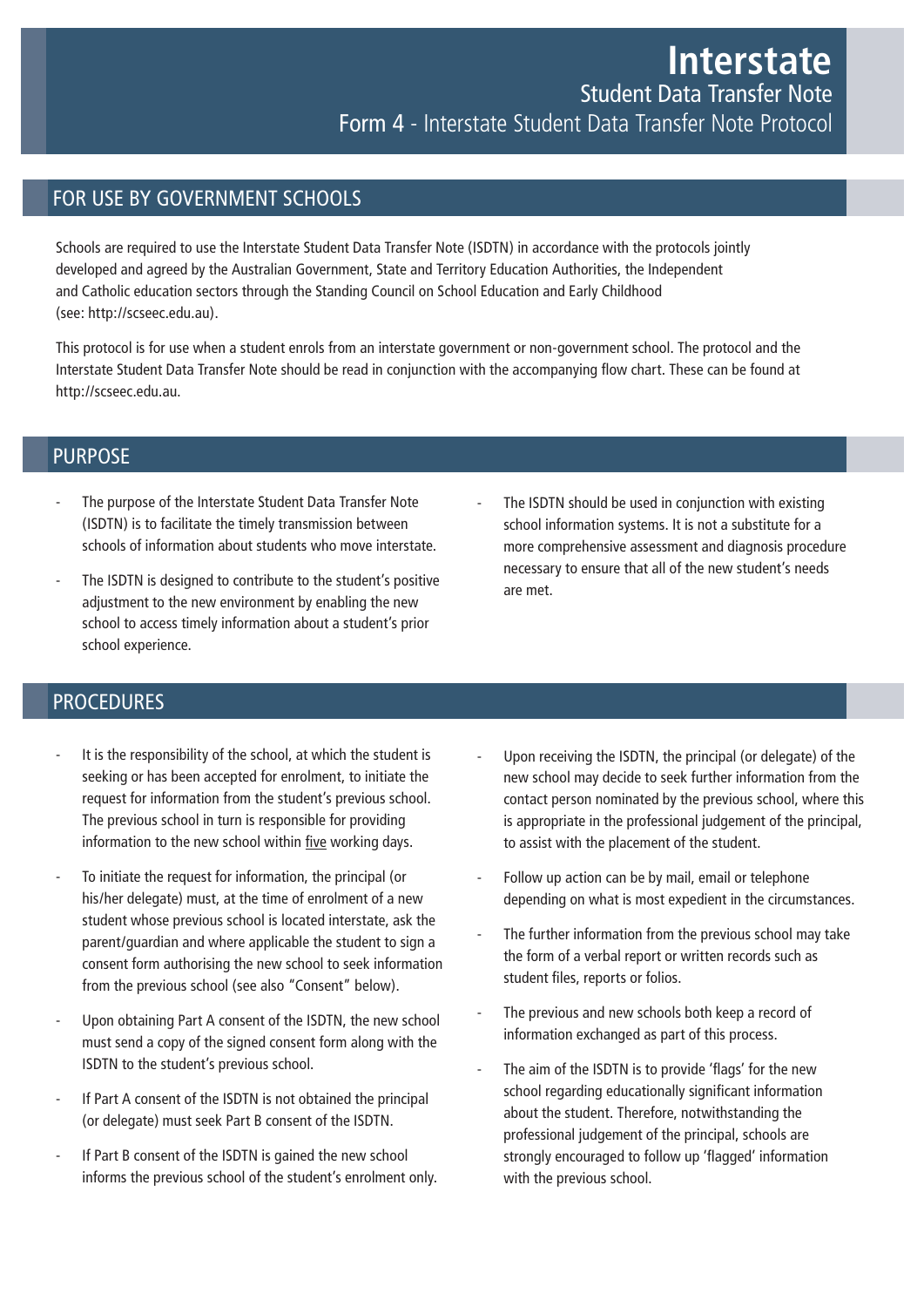### PROCEDURES (continued)

- The quantity, nature and form of the information transferred by the previous school to the new school will be determined by the availability of the relevant information and the professional judgement of both principals (or delegates) as to what is necessary to facilitate the student's adjustment in the new school. When considering what information should be sent, the safety of students and staff is paramount.
- When following up with the previous school on 'flagged' information fields both the new and previous schools are responsible for ensuring only information relating to the 'flagged' field is exchanged.
- Both schools are responsible for the appropriate recording and safe-keeping of information. The information must only be made available to staff of the school or education

authority on a need-to-know basis. The information must be managed in accordance with relevant state and Commonwealth legislation, policy and procedures.

- Once information has been obtained from the previous school, the principal of the new school must give the parent (or guardian) and, where appropriate, the student the opportunity to discuss the information when requested.
- On some occasions students arrive at the new school with sufficient information for the enrolment process to be considered and/or completed. In these cases, the new school must still use the ISDTN form to advise the previous school of the student's new enrolment, if consent has been given for the transfer of this information.

### CONSENT

Government schools are required to gain parent and/or student consent to receive student information data from the student's previous government or non-government school.

- Before the new school requests information from the previous school, the parent (or guardian) and the student, where appropriate, must sign Part A consent of the ISDTN.
- In the case of primary school children and secondary school students less than 16 years of age, the consent of the parent (or guardian) is sufficient.
- In the case of secondary school students 16 years of age or older, the consent of both the parent (or guardian) and the student should be obtained. There is a separate form for student consent (Form 2 – Student Consent Form).
- Once Part A consent of the ISDTN has been obtained, the principal (or delegate) must provide a copy of the signed consent to the previous school either by mail, fax or email as a scanned file.
- If the parent/quardian (or, where required, the student) does not give Part A consent, it is good practice for the principal

(or delegate) to invite the parent and student to provide whatever information they can about the student's prior schooling experience and interests.

- If the parent/quardian (or the student) gives Part B consent, the new school will advise the previous school of the student's enrolment at the new school only.
- If the parent/guardian (or the student) does not give Part B consent of the ISDTN then no further action is taken by the new school.
- In certain situations the principal of the school that the student is leaving may have reasonable concerns that transfer of some information is needed to prevent a serious risk to the student and/or public health and safety. In these cases the principal should contact the Privacy Officer in their state/territory education department or education authority for advice about the transfer of information without parent/ guardian or student consent. As in all other cases, it is important that any transfer of information is completed within five working days following a request from the student's new school.